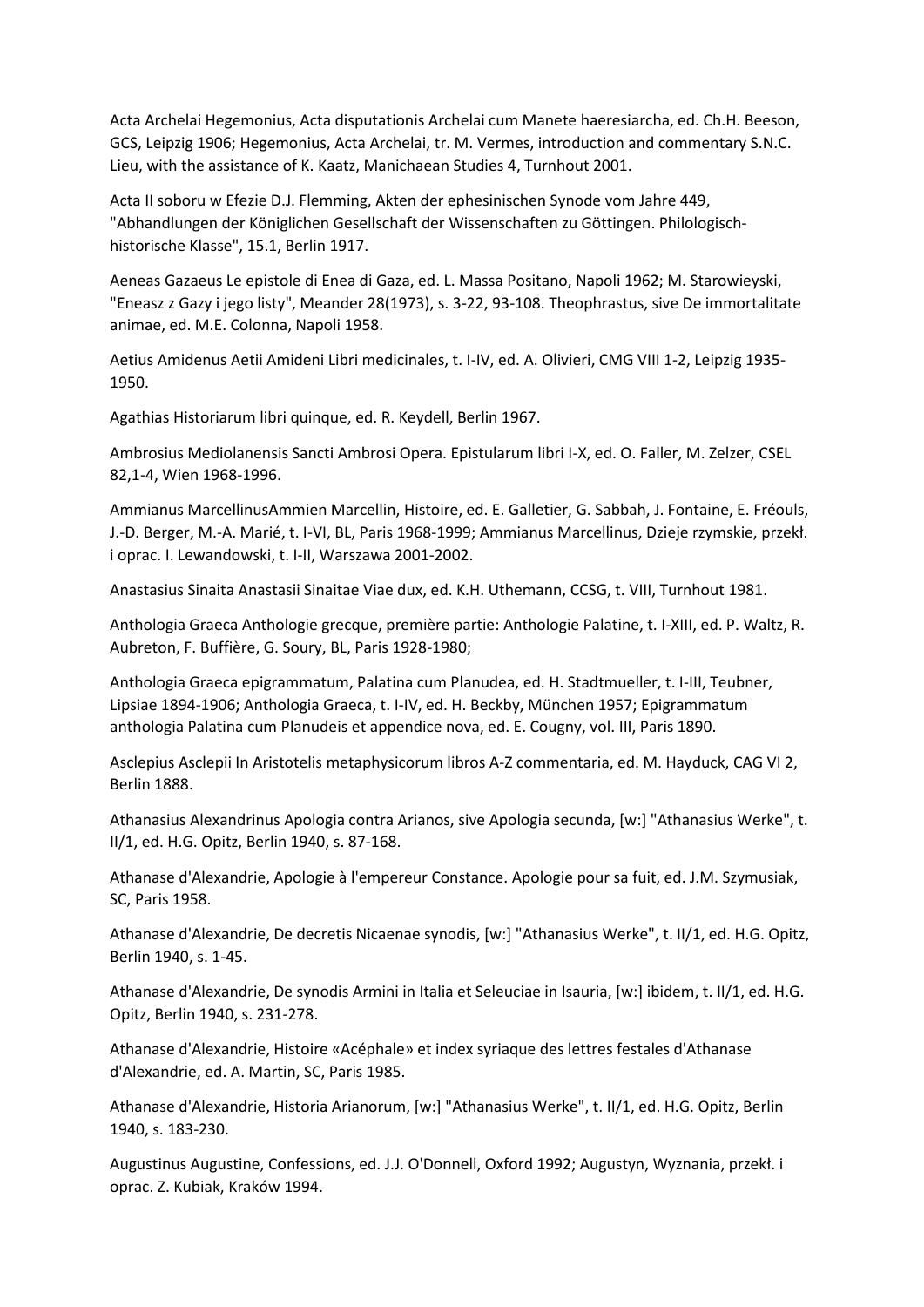Ausonius Decimi Magni Ausonii Burdigalensis Opuscula, ed. S. Prete, Teubner, Leipzig 1978.

Bar Hebraeus Chronicon ecclesiasticum, ed. J.-B. Abbeloos, T.J. Lamy, t. I-III, Louvain-Paris 1872-1877.

Basilius Caesariensis Saint Basile, Lettres, t. I-III, ed. Y. Courtonne, BL, Paris 1957-1966; św. Bazyli Wielki, Listy (wybór), przekł. i oprac. W. Krzyżaniak, Warszawa 1972.

Basilius Seleucensis Vie et miracles de Sainte Thècle, ed. G. Dagron, Subsidia Hagiographica 62, Brussels 1978.

Cassiodorus Cassiodori Senatoris Variae, ed. Th. Mommsen, MGH XII, Berlin 1894.

Cassius Dio Cocceianus Roman History, ed. E. Cary, H.B. Foster, t. I-IX, Loeb, London 1954-1961.

Chariton Aphrodisiensis De Callirhoe narrationes amatoriae, ed. B.P. Reardon, Monachii 2004; Le roman de Chairéas et Callirhoé, ed. G. Molinié, A. Billaut, BL, Paris 1989; Callirhoe, ed. G.P. Goold, Loeb, London 1995. <https://doi.org/10.1515/9783110957327>

Choricius Gazeus Choricii Gazaei Opera, ed. R.F. Foerster, E. Richtsteig, Leipzig 1929.

Chronicon Paschale, ed. L. Dindorf, Bonn 1832; Chronicon Paschale 284-628 AD, tr. M. and M. Whitby, Liverpool 1989.

Collectio Avellana, ed. O. Guenther, CSEL 35, Vienna-Leipzig 1895-1898.

Constantinus Pophyrogenitus Constantini Pophyrogeniti imperatoris De ceremoniis aulae Byzantinae, ed. J.J. Reiske, CSHB I-II, Bonn 1879.

Damascius Damascii Vitae Isidori reliquiae, ed. C. Zintzen, Hildesheim-Olms 1967; Damascius, The Philosophical History, ed. P. Athanassiadi, Athens 1999.

Diogenes Laertius Diogenis Laertii Vitae philosophorum, ed. M. Marcovich, t. I-III, Teubner, Stuttgardiae 1999. <https://doi.org/10.1515/9783110957419>

Dionysius Antiochenus Dionysii Antiocheni Epistulae, [w:] Epistolographi Graeci, ed. R. Hercher, Paris 1873 (repr. Amsterdam 1965), s. 260-274.

Dionysius Telmahrensis Historiae Ecclesiasticae auctore Dionysio Telmahrensi fragmentum, ed. J.-B. Chabot, [w:] E.W. Brooks, Historia ecclesiastica Zachariae vulgo adscripta, Louvain 1953, s. 151-154.

Dorotheus Gazaeus Dorothée de Gaza, Didaskaliai diaphoroi, [w:] idem, OEuvres sprituelles, ed. L. Regnault, J. De Préville, SC, Paris 1963.

Epiphanius Ancoratus und Panarion, Bände 1-3, ed. K. Holl, GCS, Leipzig 1915-1933.

Etymologicum Magnum, ed. T. Gaisford, Oxford 1848 (repr. Amsterdam 1965).

Eunapius Sardianus Eunapii Vitae sophistarum, ed. J. Giangrande, Romae 1956; Philostratus and Eunapius, The Lives of the Sophists, ed. W. Cave Wrigth, Loeb, London 1921 (i repr.).

Eunapius Sardianus The Fragmentary Classicising Historians of the Later Roman Empire. Eunapius, Olympiodorus, Priscus and Malchus, by R.C. Blockley, t. I-II, Liverpool 1981-1983.

Eusebius Caesariensis Historia ecclesiastica: Eusebius, Die Kirchengeschichte, ed. E. Schwartz, Th. Mommsen, t. I-III, Zweite unveränderte Auflage von F. Winkelmann, GCS, "Eusebius Werke" II/1-3, Berlin 1999; Eusèbe de Césarée, Histoire ecclésiastique, ed. G. Bardy, t. I-III, SC, Paris 1952-1960;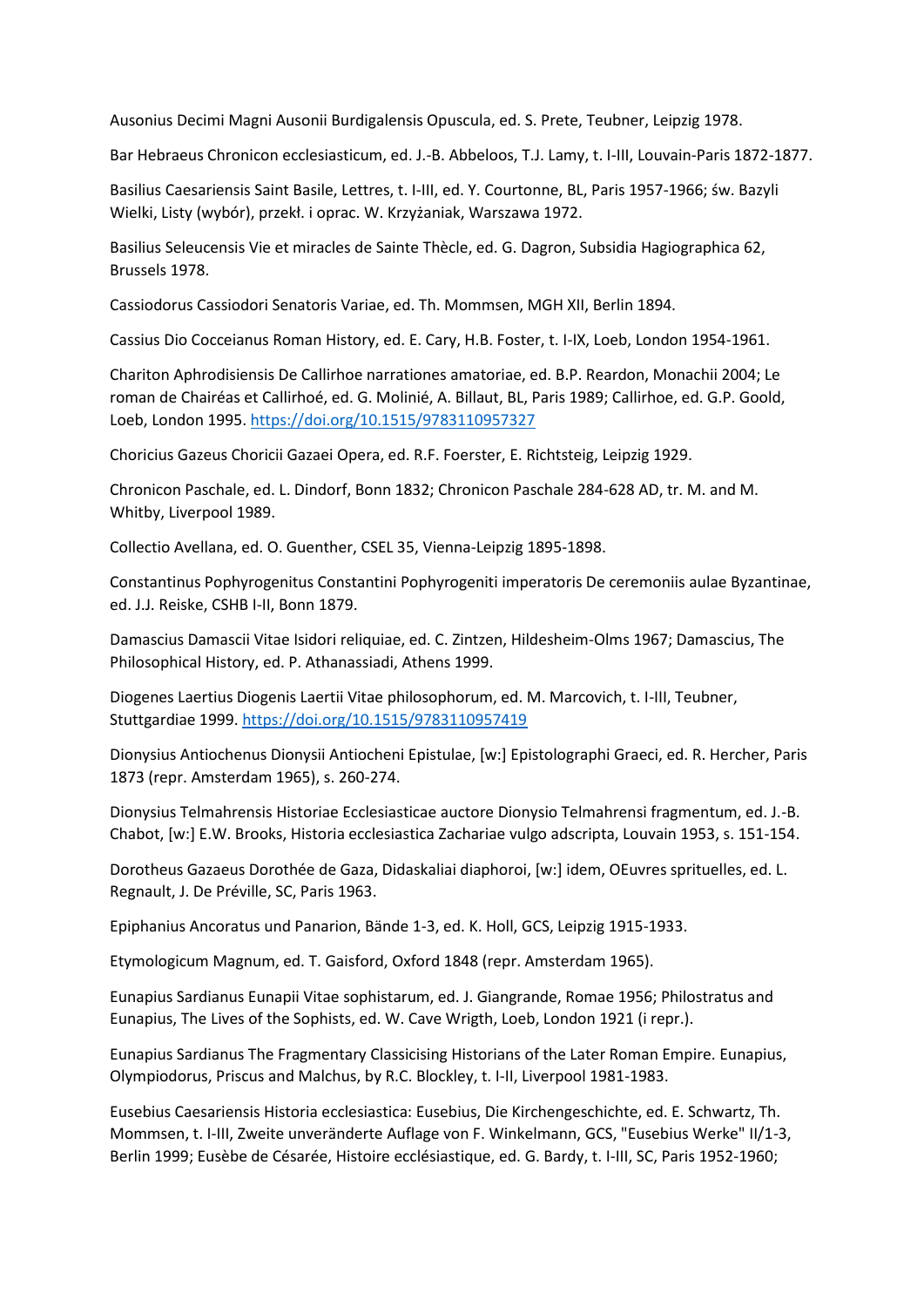Euzebiusz z Cezarei, Historia kościelna. O męczennikach palestyńskich, przekł. i oprac. A. Lisiecki, Poznań 1924.

Eusebius Caesariensis Praeparatio evangelica: Eusebius, Die Praeparatio evangelica, ed. K. Mras, t. I-II, 2. Bearbeitete Auflage hrsg von E. des Places, GCS, "Eusebius Werke" VIII/1-2, Berlin 1982-1983; Eusèbe de Césarée, La préparation évangélique, ed. E. de Place, livres V 18-36 - VI, SC, Paris 1980.

Eusebius Caesariensis Vita Constantini: Eusebius, Über des Leben des Kaisers Konstantin, ed. F. Winkelmann, Zweite, durchgesehen Auflage, GCS, "Eusebius Werke" I, Berlin 1991; Eusebius, Life of Constantine, tr. Av. Cameron, S.G. Hall, Oxford 1999.

Evagrius Scholasticus The Ecclesiastical History of Evagrius with the scholia, ed. J. Bidez, L. Parmentier, London 1898 (repr. 1979); The Ecclesiastical History of Evagrius Scholasticus, tr. M. Whitby, Liverpool 2000; Ewagriusz Scholastyk, Historia Kościoła, przekł. S. Kazikowski, oprac. E. Wipszycka, Warszawa 1990.

Firmus Caesariensis Firmus de Cesaree, Lettres, ed. M.-A. Calvet-Sebasti, P.-L. Gatier, SC, Paris 1989.

Fronto, Marcus Cornelius The Correspondence of Marcus Cornelius Fronto with Marcus Aurelius Antonius, Lucius Verus, Antonius Pius and various friends, ed. C.R. Haines, t. I-II, Loeb, London-New York 1919-1920; [https://doi.org/10.4159/DLCL.marcus\\_cornelius\\_fronto-correspondence.1919](https://doi.org/10.4159/DLCL.marcus_cornelius_fronto-correspondence.1919)

Fronto, Marcus Cornelius M. Cornelii Frontonis Epistulae, schedis tam editis quam ineditis E. Hauleri usus iterum ed. M.P.J. Van den Hout, Teubner, Lipsiae 1988. <https://doi.org/10.1515/9783110957518>

Galenus, Claudius Claudii Galeni Opera omnia, ed. C.G. Kühn, t. I-XX, Leipzig 1821-1833 (repr. Hildesheim 1964-1965).

Gellius, Aulus The Attic Nights of Aulus Gellius, ed. J.C. Rolfe, t. I-III, Loeb, London 1927-1928; Noctes Atticae, ed. P.K. Marshall, t. I-II, OCT, Oxonii 1990. [https://doi.org/10.4159/DLCL.gellius](https://doi.org/10.4159/DLCL.gellius-attic_nights.1927)[attic\\_nights.1927](https://doi.org/10.4159/DLCL.gellius-attic_nights.1927)

Gennadius De viris illustribus, ed. E. Richardson, Leipzig 1896.

Georgius Cedrenus Georgii Cedreni Compendium historiarum, ed. I. Bekker, Bonn 1838-1839.

Georgius Pisides Giorgio di Pisidia, Poemi, I: Panegirici epici, ed. A. Petrusi, Ettal 1959.

Georgius Syncellus Georgii Syncelli Ecloga chronographica, ed. A.A. Mosshammer, Teubner, Leipzig 1984; The Chronography of George Synkellos. A Byzantine Chronicle of Universal History from the Creation, tr. W. Adler, P. Tuffin, Oxford 2002.

Gregorius Nazianzenus Carmina, PG 37.

Gregorius Nazianzenus Epitaphia, PG 38,11-82.

Gregorius Nazianzenus Orationes, PG 36; św. Grzegorz z Nazjanzu, Mowy wybrane, praca zbiorowa, Warszawa 1967.

Gregorius Nazianzenus Saint Grégoire de Nazianze, Lettres, t. I-II, ed. P. Gallay, BL, Paris 1964-1967; św. Grzegorz z Nazjanzu, Listy, przekł. i oprac. J. Stahr, Poznań 1933 (repr. 2005).

Gregorius Nyssenus Grégoire de Nysse, Lettres, ed. P. Maraval, SC, Paris 1990.

Gregorius Nyssenus Grégoire de Nysse, Vie de sainte Macrine, ed. P. Maraval, SC, Paris 1971.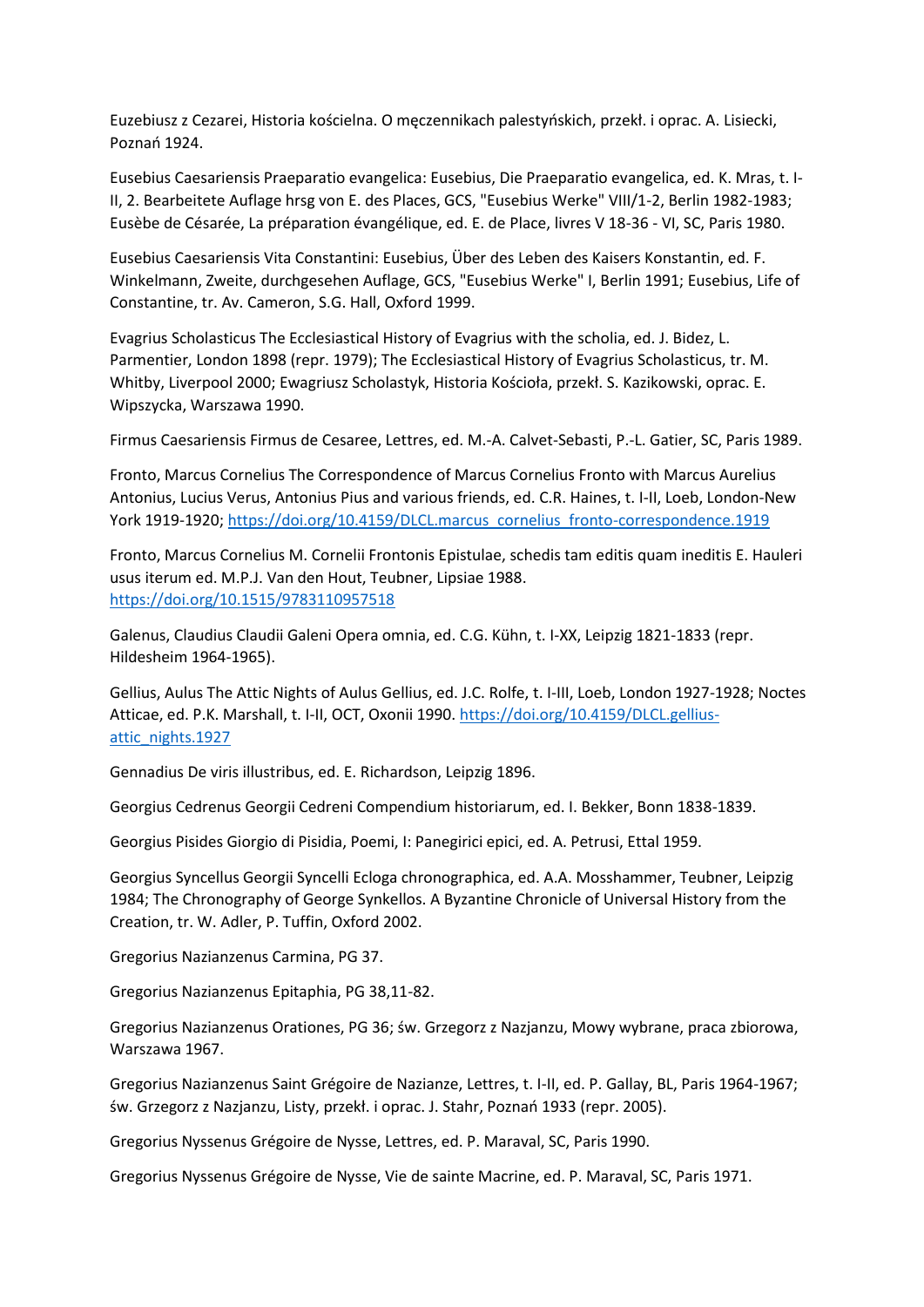Gregorius Thaumaturgus Grégoire le Thaumaturge, Remerciement a Origène suivi de la lettre d'Origène a Grégoire, ed. H. Crouzel, SC, Paris 1969; Grzegorz Cudotwórca, Mowa pochwalna na cześć Orygenesa, przekł. S. Kalinkowski, oprac. K. Bielawski, Kraków 1998.

Hieronymus Die Chronik des Hieronymus (Hieronymi Chronicon), ed. R. Helm, GCS, "Eusebius Werke" VII, Berlin 1956.

Hieronymus Hieronymi De viris illustribus, ed. K. Siamake, Thessalonike 1992; Gerolamo, Gli uomini illustri (De viris illustribus), ed. A. Ceresa-Gastaldo, Biblioteca Patristica, Firenze 1988.

Hieronymus S. Hieronymi Presbyterii Opera, pars I: Opera exegetica, 5: Commentariorum in Danielis libri III <IV>, ed. F. Glorie, CCSL LXXV A, Turnhout 1964.

Hieronymus Saint Jérôme, Lettres, t. I-VIII, ed. J. Labourt, BL, Paris 1949-1963; Hieronim, Listy, t. I-III, przekł. i oprac. J. Czuj, Warszawa 1952-1954.

Himerius Himerii Declamationes et orationes cum deperditarum fragmentis, ed. A. Colonna, Rome 1951; Himerios, Reden und Fragmente, Einführung, Übersetzung ind Kommentar von H. Völker, Wiesbaden 2003.

Historia Augusta Scriptores Historiae Augustae, ed. E. Hohl, t. I-II, Teubner, Lipsiae 1927; Scriptores Historiae Augustae, ed. E. Hohl, editio stereotypa correctior addenda et corriegenda adiecerunt Ch. Samberger et W. Seyfarth, t. I-II, Teubner, Leipzig 1971 (repr. 1990); Histoire Auguste, t. I/1: Vies d'Hadrien, Aelius, Antonin, ed. J.-P. Callu, A. Gaden, O. Desbordes, BL, Paris 1992; t. III/1: Vies de Macrin, Diaduménien, Héliogabal, ed. R. Turcan, ibidem, 1993; t. IV/2: Vies des deux Valériens et des deux Galliens, ed. O. Desbordes, S. Ratti, tr. S. Ratti, ibidem, 2000; t. V/1: Vies d'Aurélien, Tacite, ed. F. Paschoud, ibidem, 1996; t. V/2: Vies de Probus, Firmus, Saturnin, Proculus et Bonose, Carus, Numérien et Carin, ed. F. Paschoud, ibidem, 2001; Historycy cesarstwa rzymskiego, Żywoty cesarzy od Hadriana do Numeriana, przekł. i oprac. H. Szelest, Warszawa 1966.

Hydatius The Chronicle of Hydatius and The Consularia Constantinopolitana. Two Contemporary Accounts of the Final Years of the Roman Empire, ed. R.W. Burgess, Oxford 1993.

Ioannes Ephesinus Ioannis Ephesini Historiae ecclesiasticae pars tertia, ed. E.W. Brooks, CSCO (Scr. Syr.), Paris 1936.

Ioannes Epiphanaeus Fragmenta, Müller, FHG IV, s. 273-276.

Ioannes Lydus Ioannis Laurentii Lydi Liber de mensibus, ed. R. Wuensch, Teubner, Leipzig 1898 (repr. Stuttgart 1967).

Ioannes Lydus Ioannis Lydi De magistratibus populi Romani, ed. R. Wuensch, Leipzig 1903.

Ioannes Malalas Ioannis Malalae Chronographia, ed. I. Thurn, CFHB XXXV, Berlin 2000; The Chronicle of John Malalas, tr. E. Jeffreys, M. Jeffreys, R. Scott, Australian Association for Byzantine Studies. Byzantina Australiensia 4, Melbourne 1986. <https://doi.org/10.1515/9783110876017>

Ioannes Moschus Ioannis Moschi Pratum spirituale, PG 87,2851-3112.

Ioannes Philoponus Ioannis Philoponi In Aristotelis Meteorologicorum librum primum commentarium, ed. M. Hayduck, CAG XIV 1, Berlin 1901.

Ioannes Rufus Ioannes Rufus, Plerophoriae, ed. F. Nau, PO VIII, Paris 1912.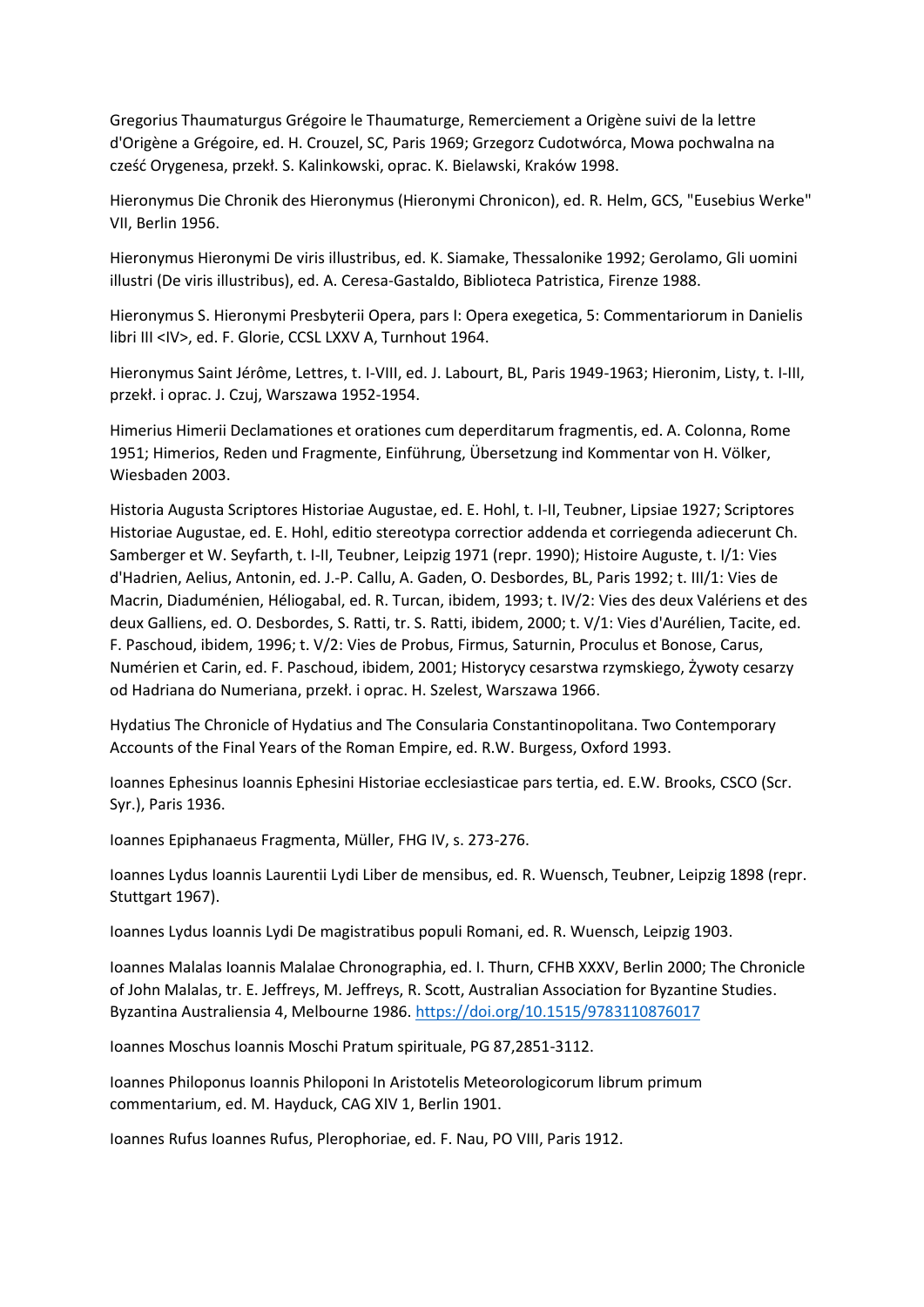Ioannes Sardianus Ioannis Sardiani Commentarium in Aphthonii progymnasmata, ed. H. Rabe, Leipzig 1928.

Ioannes Stobaeus Ioannis Stobaei Anthologium, ed. O. Hense, C. Wachsmuth, t. I-V, Berolini 1884- 1912 (repr. 1958).

Ioannes Tzetzes Historiae, ed. P.A.M. Leone, Napoli 1968.

Ioannes Tzetzes Historiarum variarum chiliades, ed. T. Kiessling, Leipzig 1826.

Ioannes Zonaras Epitome historiarum, ed. L. Dindorf, t. I-III, Leipzig 1868-1875.

Ioannes z Beith-Aphthonia Vita Severi, ed. M.A. Kugener, [w:] PO II 1, Paris 1907, s. 204-264.

Ioannes z Nikiu The Chronicle of John, bishop of Nikiu (c. 690 A.D.), tr. R.H. Charles, London 1916.

Iordanes Getica, ed. Th. Mommsen, MGH V, Berlin 1882.

R Iordanes omana, ed. Th. Mommsen, MGH V, Berlin 1882.

Iosua The Chronicle of Joshua the Stylite, ed. W. Wright, Cambridge 1882.

Isidorus Isidori Pelusiotae Epistulae, PG 78,178-1674.

Iulianus Apostata L'Empereur Julien, Oeuvres complètes, t. I-II/1-2, ed. J. Bidez, G. Rocheford, Ch. Lacombrade, BL, Paris 1932-1964; The Works of the Emperor Julian, ed. W. Cave Wright, t. I-III, Loeb, London 1961-1969 (11913-1923); Julian Apostata, Listy, przekł. W. Klinger, oprac. J. Wolski, Wrocław 1962.

Iustinianus Corpus iuris civilis, III: Novellae, ed. R.Schoell, G. Kroll, Berlin 1988.

Leontius Vita Ioanni, [w:] Léontios de Néapolis, Vie de Syméon le Fou et Vie de Jean de Chypre, ed. A.-J. Festugière, L. Rydén, Paris 1974, s. 343-409.

Leontius Byzantinus Leontii Byzantini Monachi Contra Nestorianos et Eutychianos, PG 86,1267-1396.

Libanius Libanii Opera, ed. R. Foerster, t. I-XI, t. XII: Index - E. Richtsteig, Teubner, Lipsiae 1903-1923 (repr. Hildesheim 1963).

Liber Suda Suidae Lexicon, ed. A. Adler, t. I-IV, Leipzig 1928-1938 (repr. Stuttgart 1971).

Lucianus Samosatensis Luciani Opera, ed. M.D. MacLeod, t. I-IV, OCT, Oxonii 1972-1987.

Macrobius Ambrosii Theodosii Macrobii Saturnalia, ed. J. Willis, Teubner, Leipzig 1963.

Malchus Malco di Filadelfia, Frammenti, ed. L.R. Cresci, Napoli 1983; The Fragmentary Classicising Historians of the Later Roman Empire. Eunapius, Olympiodorus, Priscus and Malchus, ed. R.C. Blockley, t. I-II, Liverpool 1981-1983.

Marcellinus Comes Chronicon, ed. Th. Mommsen, MGH XI, Berlin 1894.

Marinus Proclus ou sur le bonheur, ed. H.D. Saffrey, A.-Ph. Segonds, BL, Paris 2001.

Maximus Confessor Epistulae, PG 91,364-649.

Menander Protector The History of Menander the Guardsman, ed. R.C. Blockley, Liverpool 1985.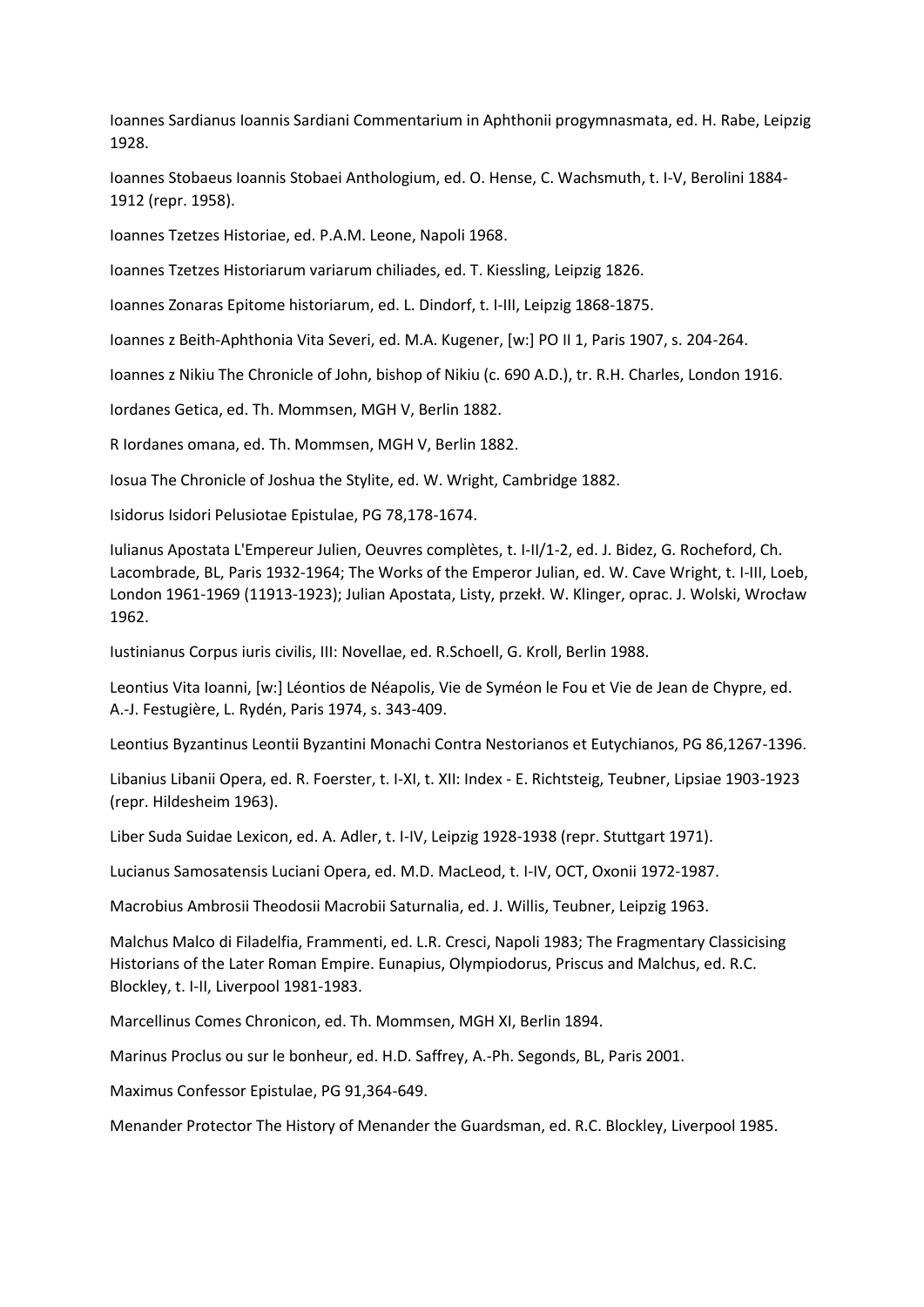Menander Rhetor Menander Rhetor, ed. with tr. and comm. by D.A. Russell, N.G. Wilson, Oxford 1981; Die Regeln Menanders für die Leichenrede in ihrer Tradition dargestellt, ed. J. Schoffel, Meisenheim am Glan 1974.

Michael Syrianus Chronicon, ed. J.B. Chabot, Paris 1899-1924.

Moses Chorenensis History of the Armenians, tr. R.W. Thomson, Cambridge 1978.

Nicephorus Callistus Historia ecclesiastica, PG 145-147.

Nicephorus Gregoras Nicephori Gregorae Byzantina historia Graece et Latine, ed. H. Wolfii, C. Ducangii, I. Boivini, C. Capperonnerii, L. Schopeni, t. I-III, Bonnae 1829-1855.

Nicetas Magister Lettres d'un exile (928-946), ed. L.G. Westerink, Paris 1973.

Nicostratus Hermogenis Opera, ed. H. Rabe, Teubner, Lipsiae 1913 (repr. Stutgardiae 1969).

Nilus Ancyranus Epistulae, PG 79, 57-582 .

Olympiodorus Commentary on the first Alcibiades of Plato, ed. L.G. Westerink, Amsterdam 1956.

Orosius Orosio, Le storie contro i pagani, t. I-II, ed. A. Lippold, Milano 1976.

Palladius Palladio, La storia Lausiaca, ed. G.J.M. Bartelink, Fondazione Lorenzo Valla, Milano 1974.

Palladios, Dialogue sur la vie de Jean Chrysostome, ed. A.-M. Malingrey, t. I-II, SC, Paris 1988.

Paulus Aegineta Epitomae medicae, ed. J.L. Heiberg, CMG IX 1-2, Leipzig 1921-1924.

Philostorgius Kirchengeschichte, ed. J. Bidez, bearbeitete Auflage von F. Winkelmann, GCS, Berlin 1981. <https://doi.org/10.1515/9783110299687>

Philostratus, Flavius Opera omnia, ed. C.L. Kayser, Leipzig 1870-1871.

Philostratus, Flavius The Life of Apollonius of Tyana. Epistulae, ed. and trans. C.P. Jones, Loeb, London-Cambridge/Mass. 2006.

https://doi.org/10.4159/DLCL.philostratus\_athens-life\_apollonius\_tyana.2005

Philostratus, Flavius Philostratus and Eunapius, The Lives of the Sophists, ed. W. Cave Wrigth, Loeb, London 1921. [https://doi.org/10.4159/DLCL.philostratus\\_athens-lives\\_sophists.1921](https://doi.org/10.4159/DLCL.philostratus_athens-lives_sophists.1921)

Photius Bibliothèque, ed. R. Henry, t. I-IX, BL, Paris 1959-1991; Focjusz, Biblioteka, t. I-V, przekł. i oprac. O. Jurewicz, Warszawa 1986-1999.

Phrynichus Die Ekloge des Phrynichos, ed. E. Fischer, Berlin-New York 1974.

Plinius Secundus, Gaius Caecilius C. Plini Caecili Secundi Epistularum libri novem, Epistularum ad Traianum liber, Panegyricus, ed. M. Schuster, R. Hanslik, Teubner, Lipsiae 1992. <https://doi.org/10.1515/9783110955101>

Plutarchus Plutarch's Moralia in fifteen volumes, ed. F. Cole Babbitt, London-Cambridge/Mass. 1957 (t. 16: Index, ed. E.N. O'Neil, Cambridge/Mass. 2004).

Porphyrius Vita Plotini, [w:] Plotin, Ennéades, ed. E. Bréhier, BL, t. I-VI, Paris 1924-1936, t. I, s. 1-31; Plotinus, Enneads, t. I-VI, ed. A.H. Armstrong, t. I: Porphyry on the life of Plotinus and the order of his books, Loeb, London 1966, s. 1-85; Plotyn, Enneady I-III, przekł. i oprac. A. Krokiewicz, Warszawa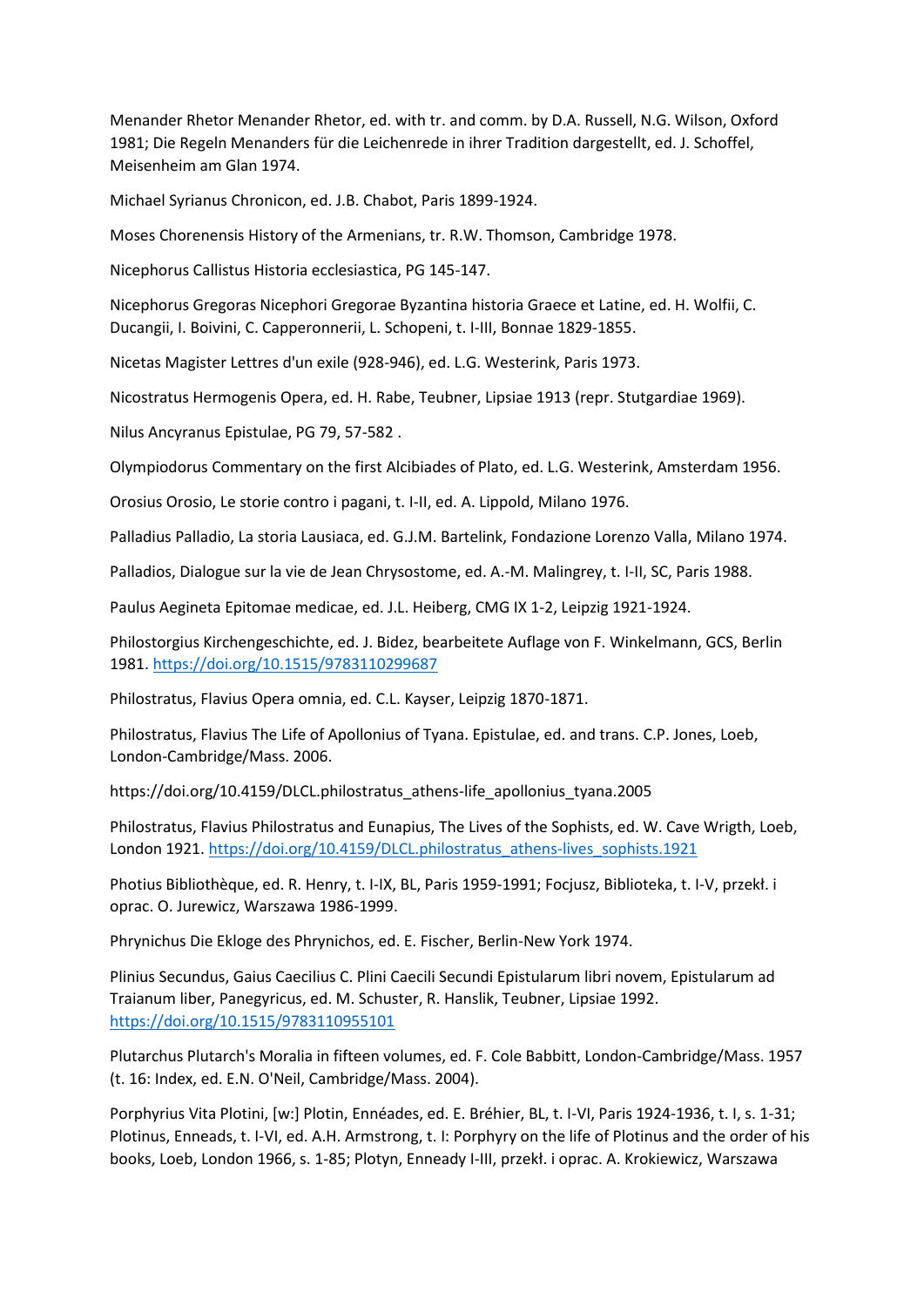1958, s. 3-39; Neoplatonic Saints, The Lives of Plotinus ad Proclus by their Students, tr. M. Edwards, Liverpool 2000, s. 1-53.

Porphyrius Fragmenty: Porphyrii philosophi Fragmenta, ed. A. Smith, D. Wasserstein, Teubner, Stutgardiae et Lipsiae 1993. <https://doi.org/10.1515/9783110936940>

Proclus Procli Diadochi In Platonis rem publicam commentarii, ed. W. Kroll, t. I-II, Leipzig 1899-1901 (repr. Amsterdam 1965).

Procopius Caesariensis De aedificiis, [w:] Procopii Caesariensis Opera omnia, ed. G. Wirth, J. Haury, t. IV, Leipzig 1964.

Procopius Caesariensis De bellis, [w:] ibidem, t. I-II, Leipzig 1962-1963.

Procopius Caesariensis Historia arcana (Anecdota), [w:] ibidem, t. III, Leipzig 1963.

Procopius Gazaeus Opuscula rhetorica et oratoria, ed. E. Amato, Berlin 2009.

Procopius Gazaeus Procopii Gazaei Epistolae et Declamationes, ed. A. Garzya, R.-J. Loenertz, Studia Patristica et Byzantina 9, Ettal 1963.

Quintilianus, Marcus Fabius Institutionis oratoriae libri duodecim, ed. M. Winterbottom, OCT, Oxonii 1970; Institutionis oratoriae libri XII, ed. L. Radermacher, V. Buchheit, Teubner, Lipsiae 1971; Quintilian, Institutio oratoria. Book 2, ed. T. Reinhardt, M. Winterbottom, Oxford 2006. <https://doi.org/10.1093/oseo/instance.00170757>

Rhetores Graeci [Spengel] Rhetores graeci, ed. L. Spengel, t. I-III, Teubner, Lipsiae 1853-1856 (repr. Frankfurt a. M. 1966).

Rhetores Graeci [Walz] Rhetores graeci ex codicibus Florentinis, Mediolanensibus, Monacensibus, Neapolitanis, Parisiensibus, Romanis, Venetis, Taurinensibus et Vindobonensibus, t. I-X, ed. Chr. Walz, London 1823-1836 (repr. Osnabruck 1968).

Rhetorius Ed. F. Cumont, CCAG VIII 4, Bruxelles 1922.

Rufinus, Historia ecclestiastica Eusebius, Die Kirchengeschichte, ed. E. Schwartz, Th. Mommsen, t. I-III, Zweite unveränderte Auflage von F. Winkelmann, GCS, "Eusebius Werke" II/1-3, Berlin 1999.

Scholia Demosthenica, t. I-II, ed. M.R. Dilts, Teubner, Lipsiae 1983-1986.

Scholia in Hippocratem et Galenum, ed. F.R. Dietz, t. I-II, Königsberg 1834 (repr. Amsterdam 1966).

Scholia in Lucianum, ed. H. Rabe, Leipzig 1906.

Scriptores Originum Constantinopolitanarum, ed. Th. Preger, t. I-II, Teubner, Lipsiae 1901-1907.

Seneca Rhetor, Lucius Annaeus Annaei Senecae Oratorum et rhetorum sententiae, divisiones, colores, ed. A. Kiessling, Teubner, Stutgardiae 1967; Seneca the Elder, Declamations, ed. M. Winterbottom, t. I-II, Loeb, London 1974 (repr. 1999-2003).

Severus Antiochaenus Epistulae, ed. E.W. Brooks, t. I-II, PO 12, 14, Paris 1915-1919; The sixth Book of the Select Letters of Severus, Patriarch of Antioch, ed. E.W. Brooks, London 1902-1914.

Sidonius Apollinaris Poems and letters, ed. W.B. Anderson, t. I-II, Loeb, London 1963-1965 (11936).

Simplicius Simplicii Commentarius in Epicteti «Enchiridion», ed. F. Dübner, Paris 1842.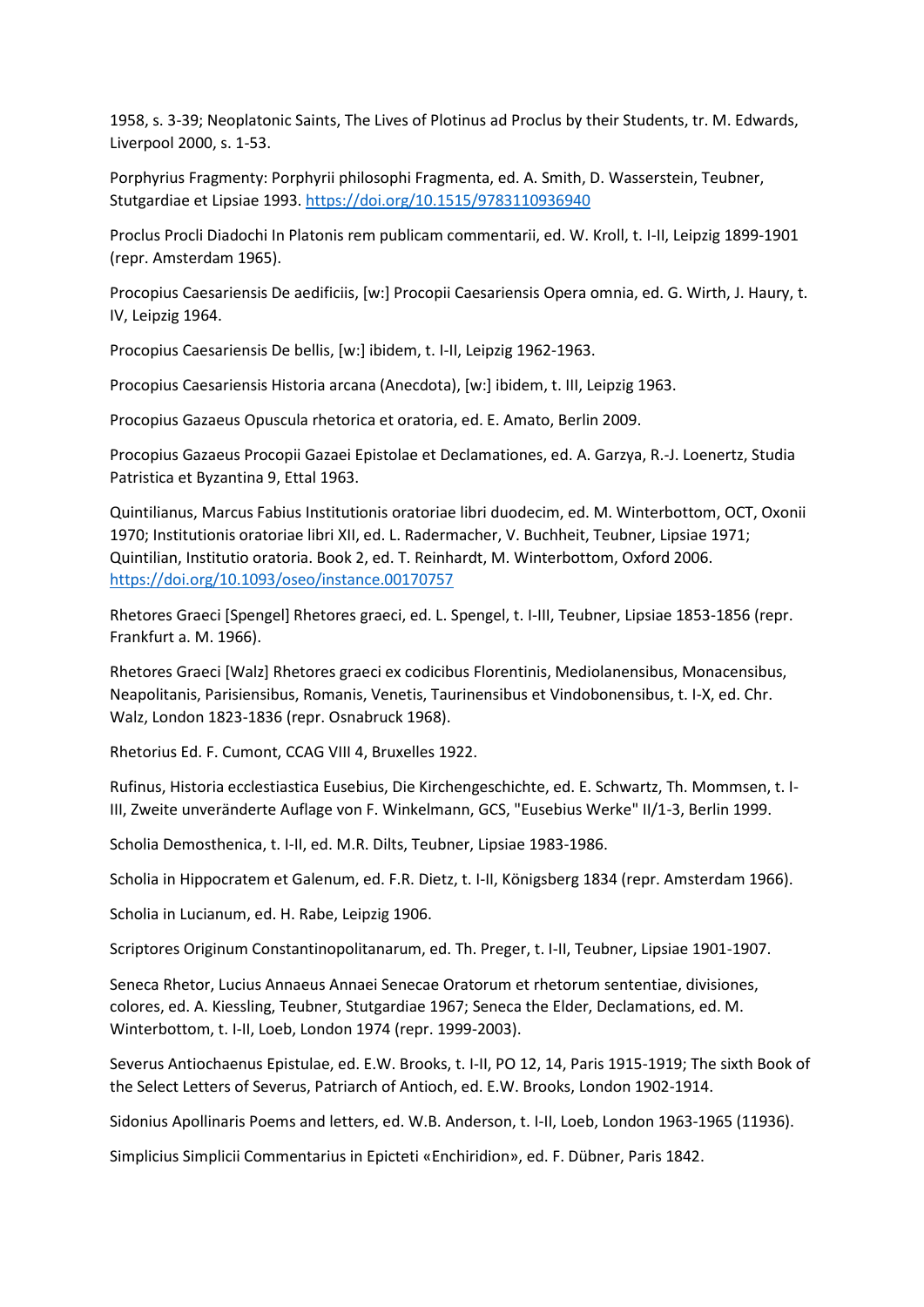Simplicius Simplicii In Aristotelis «De caelo» commentaria, ed. J.L. Heiberg, CAG VII, Berlin 1894.

Simplicius Simplicii In Aristotelis «Physicorum» libros octo commentaria, ed. H. Diels, CAG IX-X, Berlin 1882-1895. <https://doi.org/10.1515/9783110805017>

Socrates Sokrates, Kirchengeschichte, ed. G.Ch. Hansen, M. Širinjan, GCS, Berlin 1995; Sokrates Scholastyk, Historia Kościoła, przekł. S.J. Kazikowski, wstęp E. Wipszycka, oprac. A. Ziółkowski, Warszawa 1986. <https://doi.org/10.1515/9783110886016>

Sophronius Miracula Sancti Cyri et Ioannis / Los Thaumata de Sophronio, ed. N.F. Marcos, Madris 1975.

Sozomenus Kirchengeschichte, ed. J. Bidez, G.Ch. Hansen, GCS, Berlin 1960; Hermiasz Sozomen, Historia Kościoła, przekł. S. Kazikowski, wstęp Z. Zieliński, oprac. S. Kazikowski, Z. Zieliński, Warszawa 1980.

Stephanus Atheniensis Stephanos, In Hippocratis Aphorismos I-VI / Stephanus of Athens, Commentary on Hippocrates' Aphorisms, ed. L.G. Westerink, CMG XI 1.3, 1-3, Berlin 1985-1995.

Stephanus Byzantius Stephan von Byzanz, Ethnika / Stephani Byzantii Ethnicorum quae supersunt, ed. A. Meineke, Berlin 1849 (repr. Graz 1958); Stephani Byzantii Ethnica, ed. M. Billerbeck, t. I: Α-Γ, CFHB 43/1, Berlin-New York 2006.

Strabo The Geography of Strabo, ed. H.L. Jones, J.R. Sitlington Sterrett, t. I-VIII, Loeb, London 1966- 1970.

Symmachus Symmaque, Lettres, ed. J.-P. Callu, t. I-IV, BL, Paris 1972-2002.

Synesius Cyrenensis Synesii Cyrenensis Epistolae, ed. A. Garzya, Rome 1979; Opere di Sinesio di Cirene, ed. A. Garzya, Torino 1989; Synesios de Cyrene, Correspondance. Lettres I-CLVI, t. 1-2, ed., tr., comm. D. Roques, A. Garzya, Paris 2000.

Syrianus Syriani In Hermogenem commentaria, ed. H. Rabe, t. I-II, Leipzig 1893.

Syrianus Syriani In Metaphysica commentaria, ed. W. Kroll, CAG VI 1, Berlin 1902.

Themistius Themistii Orationes quae supersunt, t. I, ed. H. Schenkl, G. Downey, Teubner, Leipzig 1965; t. II-III, ed. G. Downey, A.F. Norman, ibidem 1970-1974.

Theodoretus Cyrrhensis Théodoret de Cyr, Correspondance, ed. Y. Azéma, t. I-IV, SC, Paris 1955-1998; Teodoret z Cyru, Listy, przekł. i oprac. J. Radożycki, Warszawa 1987.

Theodoretus Cyrrhensis Théodoret de Cyr, Histoire ecclésiastique, t. I-II, ed. L. Parmentier, G.C. Hansen, SC, Paris 2006-2009.

Theophanes Theophanis Chronographia, ed. C. de Boor, t. I-II, Leipzig 1883 (repr. 1963); The Chronicle of Theophanes Confessor. Byzantine and Near Estern History AD 284-813, tr. C. Mango, R. Scott, G. Greatrex, Oxford 1997.

Theophylactus Simocattes Theophylacti Simocattae Historiae, ed. C. de Boor, Leipzig 1887.

Vigilius Epistolae et decreta, PL 69,15-144.

Vita S. Olympiadis et narratio Sergiae de eiusdem translatione, Analecta Bollandiana 15(1896), s. 400- 423. <https://doi.org/10.1484/J.ABOL.4.00398>